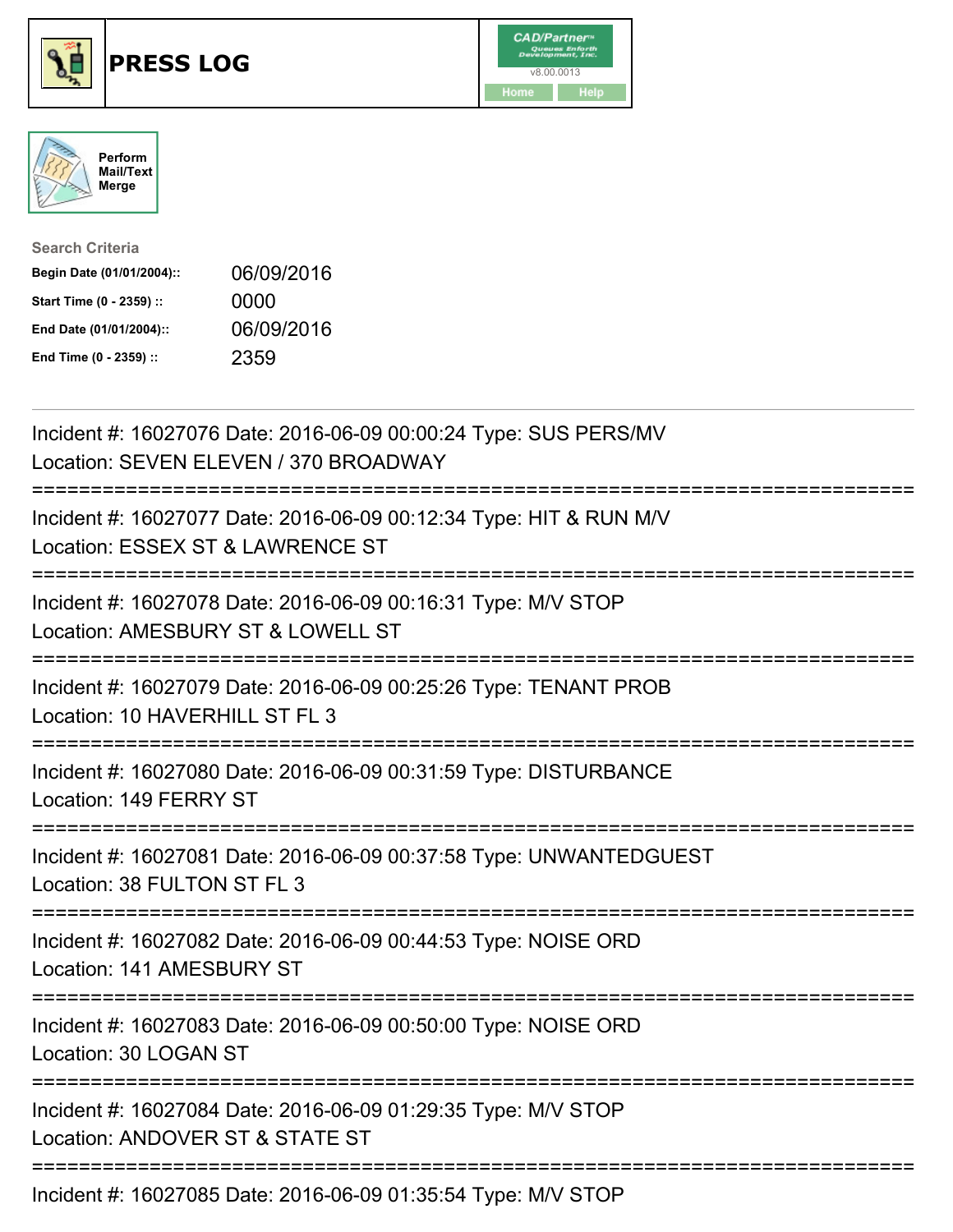Location: HAMPSHIRE ST & PARK ST =========================================================================== Incident #: 16027086 Date: 2016-06-09 01:39:56 Type: BUILDING CHK Location: SANTO DOMINGO LIQUORS / 419 HAMPSHIRE =========================================================================== Incident #: 16027087 Date: 2016-06-09 01:44:20 Type: M/V STOP Location: FRANKLIN ST & METHUEN ST =========================================================================== Incident #: 16027088 Date: 2016-06-09 01:48:24 Type: M/V STOP Location: CENTRAL BRIDGE =========================================================================== Incident #: 16027089 Date: 2016-06-09 01:50:24 Type: LOUD NOISE Location: TERRA LUNA CAFE / 225 ESSEX ST =========================================================================== Incident #: 16027090 Date: 2016-06-09 01:50:47 Type: DISTURBANCE Location: 149 FERRY ST =========================================================================== Incident #: 16027091 Date: 2016-06-09 01:53:18 Type: M/V STOP Location: HAVERHILL ST & LAWRENCE ST =========================================================================== Incident #: 16027093 Date: 2016-06-09 02:05:53 Type: GUN CALL Location: 21 NEWBURY =========================================================================== Incident #: 16027092 Date: 2016-06-09 02:08:00 Type: M/V STOP Location: E HAVERHILL ST & HAVERHILL ST =========================================================================== Incident #: 16027094 Date: 2016-06-09 02:21:40 Type: DISTURBANCE Location: 10 HAVERHILL ST =========================================================================== Incident #: 16027095 Date: 2016-06-09 02:37:49 Type: M/V STOP Location: E HAVERHILL ST & FERRY ST =========================================================================== Incident #: 16027097 Date: 2016-06-09 02:39:48 Type: M/V STOP Location: WILLOW ST =========================================================================== Incident #: 16027096 Date: 2016-06-09 02:40:22 Type: BUILDING CHK Location: CVS PHARMACY / 266 BROADWAY =========================================================================== Incident #: 16027098 Date: 2016-06-09 02:46:51 Type: BUILDING CHK Location: LE CHIC / 267 BROADWAY ===========================================================================

Incident #: 16027099 Date: 2016-06-09 02:59:07 Type: ALARMS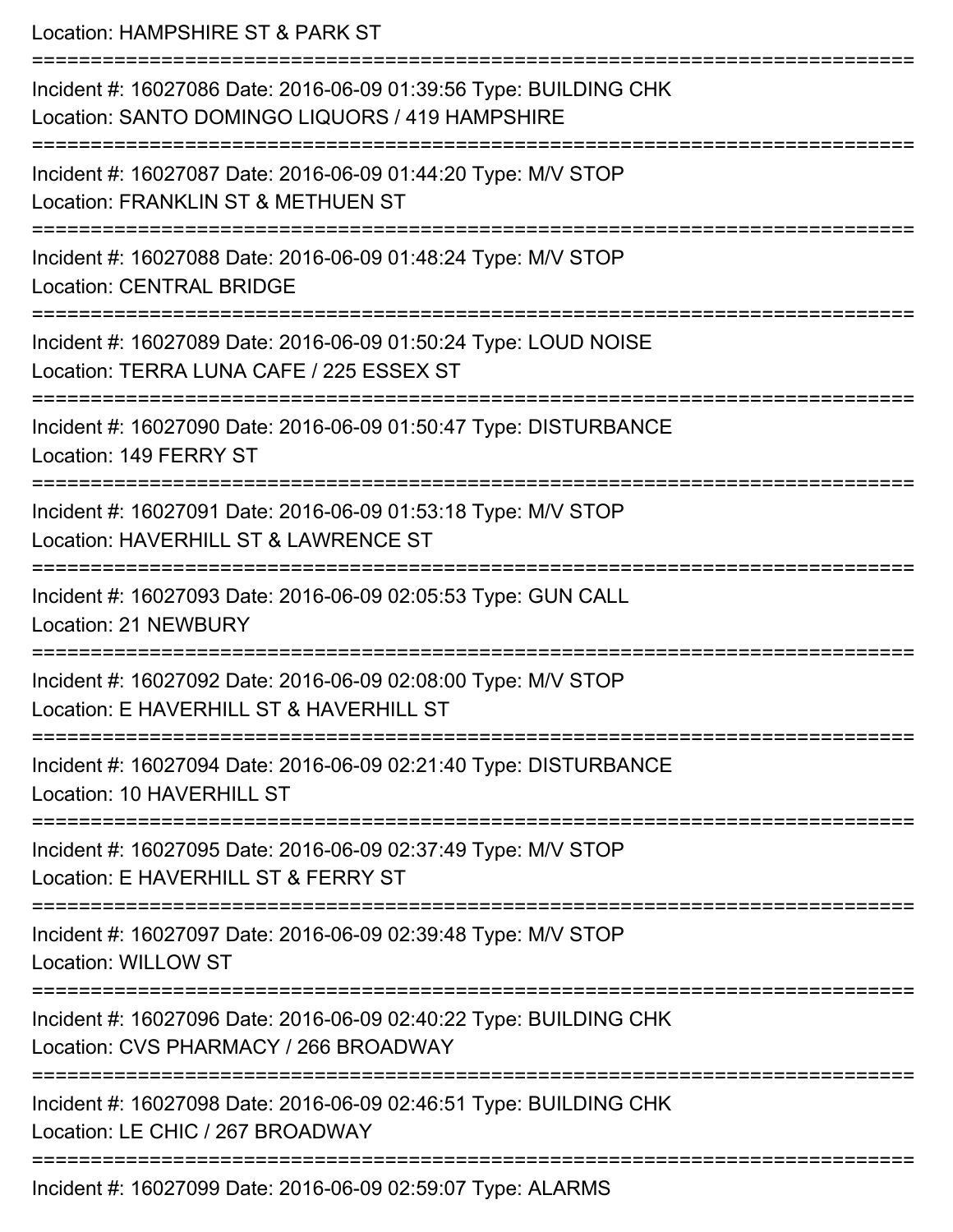| Incident #: 16027100 Date: 2016-06-09 03:11:40 Type: M/V STOP<br>Location: AMESBURY ST & CANAL ST                                                             |
|---------------------------------------------------------------------------------------------------------------------------------------------------------------|
| Incident #: 16027101 Date: 2016-06-09 03:14:34 Type: M/V STOP<br>Location: BROADWAY & CROSS ST                                                                |
| Incident #: 16027102 Date: 2016-06-09 03:16:21 Type: BUILDING CHK<br>Location: 30 S BROADWAY                                                                  |
| Incident #: 16027103 Date: 2016-06-09 03:27:49 Type: BUILDING CHK<br>Location: BOAT DOCKS / null                                                              |
| Incident #: 16027104 Date: 2016-06-09 03:28:28 Type: BUILDING CHK<br>Location: LAWRENCE BOYS + GIRLS CLUB / 136 WATER ST<br>================================= |
| Incident #: 16027105 Date: 2016-06-09 03:29:54 Type: BUILDING CHK<br>Location: PERROTTA'S SUPER DRUG / 292 PROSPECT ST                                        |
| Incident #: 16027106 Date: 2016-06-09 03:30:05 Type: BUILDING CHK<br>Location: HEAVENLY DONUTS / 342 BROADWAY                                                 |
| Incident #: 16027107 Date: 2016-06-09 03:45:56 Type: MEDIC SUPPORT<br>Location: 324 BROADWAY                                                                  |
| Incident #: 16027108 Date: 2016-06-09 03:48:37 Type: ALARMS<br>Location: 15 MEDFORD ST                                                                        |
| Incident #: 16027109 Date: 2016-06-09 03:52:07 Type: SUS PERS/MV<br>Location: 76 TREMONT ST                                                                   |
| Incident #: 16027110 Date: 2016-06-09 03:54:02 Type: SUS PERS/MV<br><b>Location: PEMBERTON PARK</b>                                                           |
| Incident #: 16027111 Date: 2016-06-09 03:55:24 Type: SUS PERS/MV<br>Location: PRONTO PIZZA / 65 S UNION ST                                                    |
| Incident #: 16027112 Date: 2016-06-09 04:02:24 Type: BUILDING CHK<br>Location: 638 ESSEX ST                                                                   |
| Incident #: 16027113 Date: 2016-06-09 04:04:23 Type: BUILDING CHK                                                                                             |

Location: 191 ESSEX ST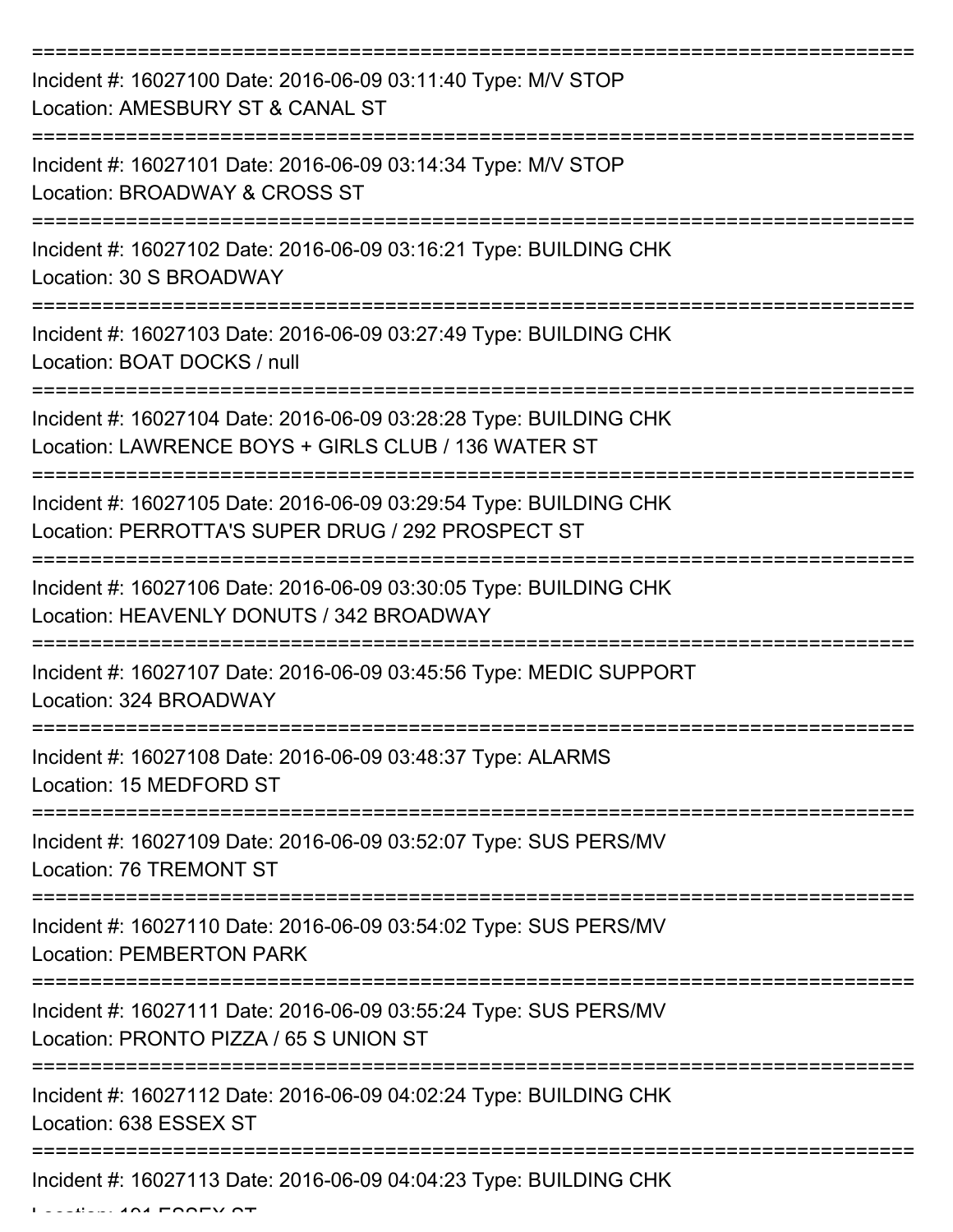| Incident #: 16027114 Date: 2016-06-09 04:46:29 Type: M/V STOP<br>Location: 161 BROADWAY                    |
|------------------------------------------------------------------------------------------------------------|
| Incident #: 16027115 Date: 2016-06-09 05:05:23 Type: TRESPASSING<br>Location: AMESSBURY & COMMON           |
| Incident #: 16027116 Date: 2016-06-09 05:15:45 Type: ALARMS<br>Location: 300 CANAL ST                      |
| Incident #: 16027117 Date: 2016-06-09 05:17:10 Type: ALARMS<br>Location: 330 S BROADWAY                    |
| Incident #: 16027118 Date: 2016-06-09 06:01:44 Type: ALARMS<br>Location: 610 ANDOVER ST                    |
| Incident #: 16027119 Date: 2016-06-09 06:31:08 Type: ALARMS<br>Location: 652 ANDOVER ST                    |
| Incident #: 16027120 Date: 2016-06-09 07:24:48 Type: ALARMS<br>Location: 530 BROADWAY FL 1                 |
| Incident #: 16027121 Date: 2016-06-09 07:29:59 Type: PARK & WALK<br>Location: 205 BROADWAY                 |
| Incident #: 16027122 Date: 2016-06-09 07:44:43 Type: CLOSE STREET<br>Location: KENT ST & S UNION ST        |
| Incident #: 16027123 Date: 2016-06-09 08:07:26 Type: LOST PROPERTY<br><b>Location: 1 EATON ST</b>          |
| Incident #: 16027124 Date: 2016-06-09 08:54:10 Type: SEIZED PROP<br>Location: FROST SCHOOL / 33 HAMLET ST  |
| Incident #: 16027125 Date: 2016-06-09 09:07:55 Type: PARK & WALK<br>Location: BRADFORD ST & BROADWAY       |
| Incident #: 16027126 Date: 2016-06-09 09:13:09 Type: GENERAL SERV<br>Location: FROST SCHOOL / 33 HAMLET ST |
| Incident #: 16027127 Date: 2016-06-09 09:23:24 Type: B&E/MV/PAST                                           |

Location: 10 MONITCOMERY ST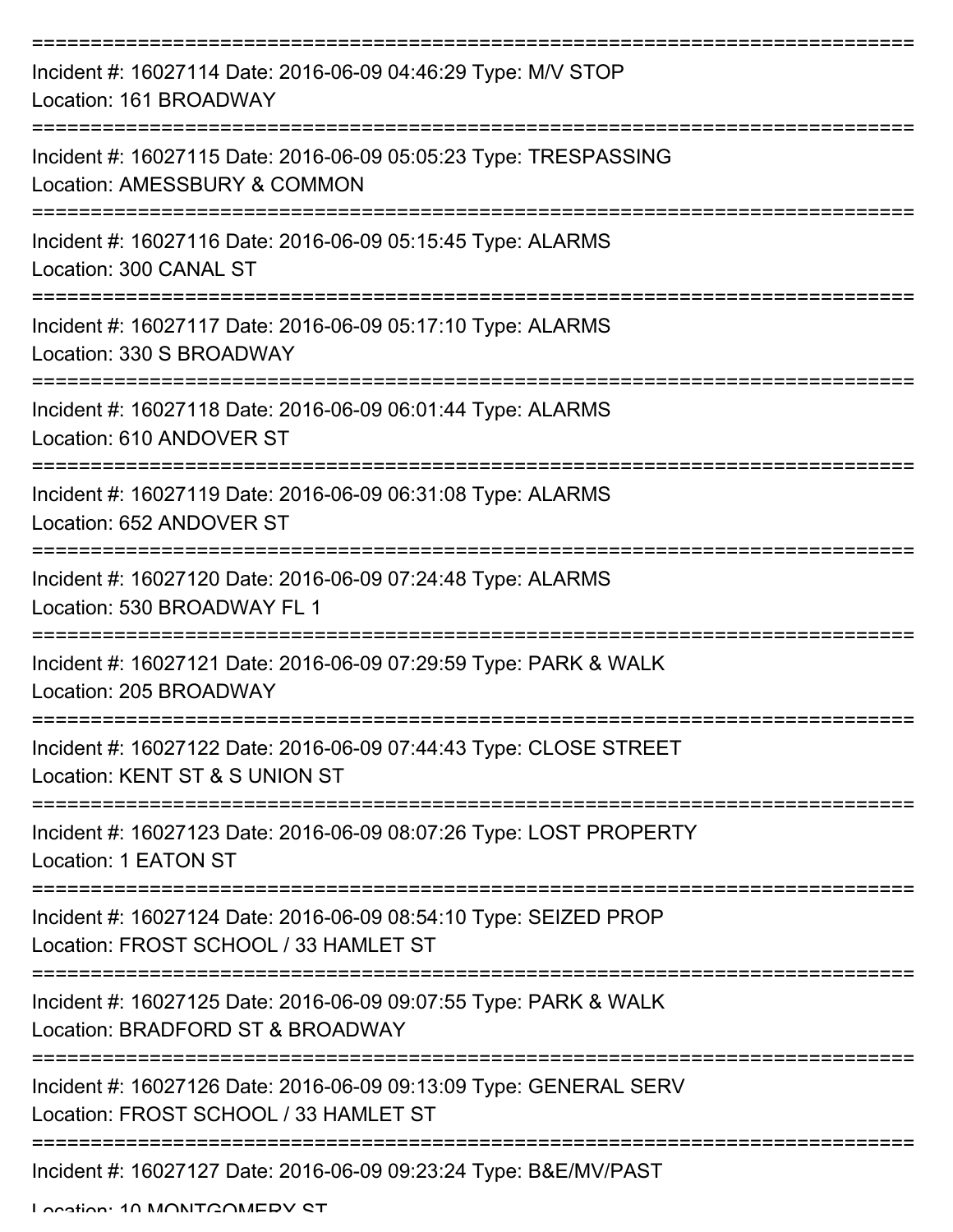| Incident #: 16027128 Date: 2016-06-09 09:30:12 Type: NOTIFICATION<br>Location: 95 BOXFORD ST FL 1              |
|----------------------------------------------------------------------------------------------------------------|
| Incident #: 16027129 Date: 2016-06-09 09:36:05 Type: B&E/MV/PAST<br>Location: 39 STORROW ST                    |
| Incident #: 16027130 Date: 2016-06-09 09:45:03 Type: KEEP PEACE<br>Location: 112 SPRINGFIELD ST                |
| Incident #: 16027131 Date: 2016-06-09 09:55:57 Type: TOW OF M/V<br>Location: 10 MONMOUTH ST                    |
| Incident #: 16027132 Date: 2016-06-09 09:58:52 Type: PARK & WALK<br>Location: BRADFORD ST & BROADWAY           |
| Incident #: 16027133 Date: 2016-06-09 10:26:18 Type: M/V STOP<br>Location: ESSEX ST & UNION ST                 |
| Incident #: 16027134 Date: 2016-06-09 10:27:46 Type: ALARM/BURG<br>Location: 6 BERKELEY ST                     |
| Incident #: 16027135 Date: 2016-06-09 10:28:22 Type: TRESPASSING<br>Location: 50 ISLAND ST                     |
| Incident #: 16027136 Date: 2016-06-09 10:40:30 Type: ASSIST FIRE<br>Location: 211 FARNHAM ST                   |
| Incident #: 16027137 Date: 2016-06-09 10:44:03 Type: SUS PERS/MV<br>Location: COMMON ST & JACKSON ST           |
| Incident #: 16027138 Date: 2016-06-09 10:46:55 Type: CK WELL BEING<br><b>Location: MARSTON ST</b>              |
| Incident #: 16027139 Date: 2016-06-09 10:52:04 Type: THREATS<br>Location: WOODMILL NURSING HOME / 800 ESSEX ST |
| Incident #: 16027140 Date: 2016-06-09 10:59:36 Type: DISTURBANCE<br>Location: 2 APPLETON ST                    |
| Incident #: 16027141 Date: 2016-06-09 11:00:23 Type: PARK & WALK<br>Location: MARKET ST & S UNION ST           |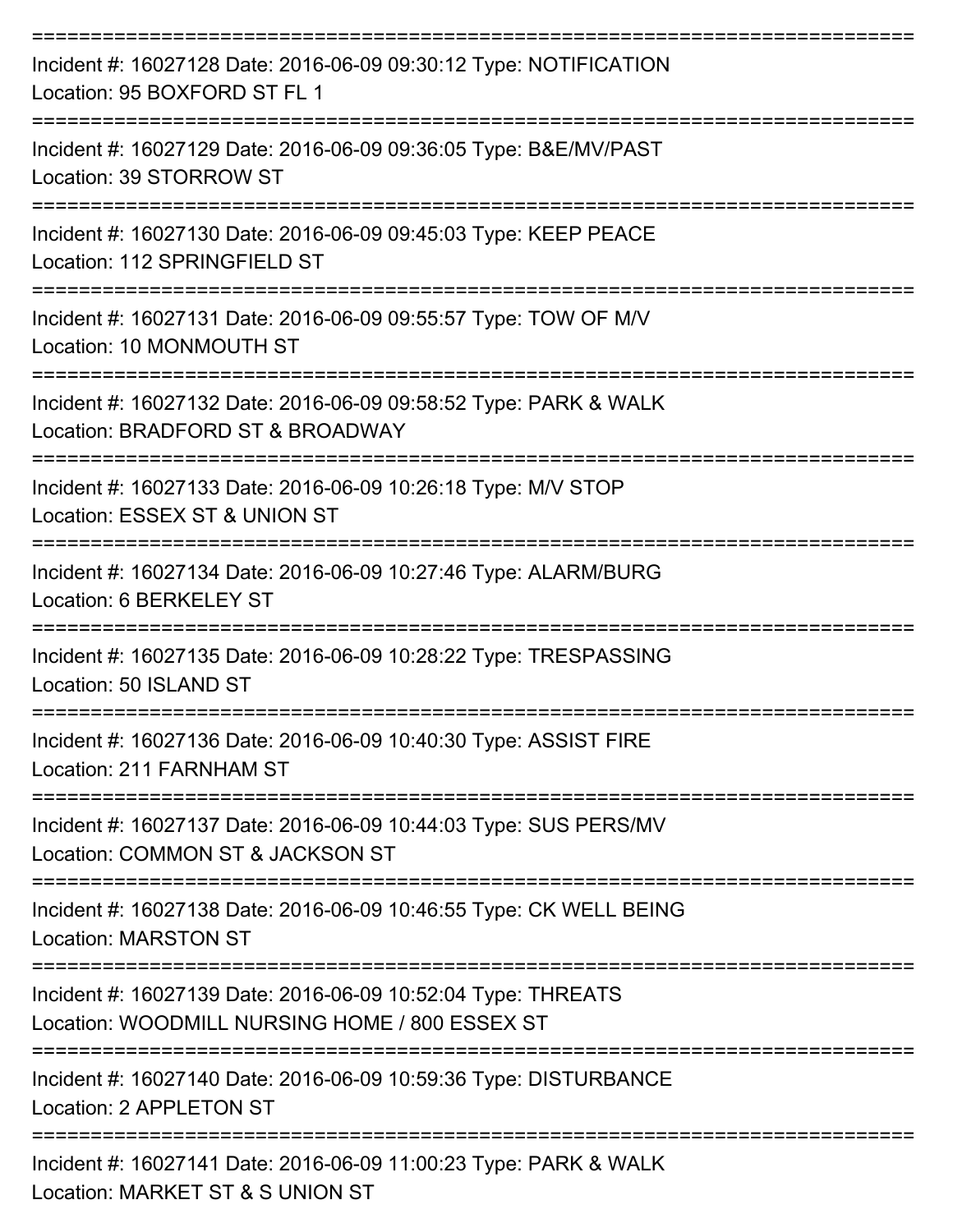| Incident #: 16027142 Date: 2016-06-09 11:06:38 Type: WARRANT SERVE<br>Location: 153 SARATOGA ST FL 1                                         |
|----------------------------------------------------------------------------------------------------------------------------------------------|
| ;==================================<br>Incident #: 16027143 Date: 2016-06-09 11:20:48 Type: M/V STOP<br>Location: 79 WARREN ST               |
| Incident #: 16027144 Date: 2016-06-09 11:27:16 Type: COURT DOC SERVE<br>Location: 439 HIGH ST<br>==================================          |
| Incident #: 16027145 Date: 2016-06-09 11:29:13 Type: MEDIC SUPPORT<br>Location: 30 MYRTLE CT #207<br>---------------------<br>-------------- |
| Incident #: 16027146 Date: 2016-06-09 11:39:58 Type: TOW OF M/V<br>Location: 30 MORTON ST                                                    |
| Incident #: 16027147 Date: 2016-06-09 11:44:00 Type: DRUG VIO<br>Location: 18 CEDAR ST                                                       |
| :====================================<br>Incident #: 16027148 Date: 2016-06-09 11:47:36 Type: M/V STOP<br>Location: 18 MELROSE ST            |
| Incident #: 16027149 Date: 2016-06-09 11:51:30 Type: M/V STOP<br>Location: MARKET ST & OSGOOD ST                                             |
| Incident #: 16027150 Date: 2016-06-09 11:53:01 Type: M/V STOP<br>Location: 28 HANCOCK ST                                                     |
| Incident #: 16027153 Date: 2016-06-09 11:53:41 Type: WIRE DOWN<br>Location: GREATER LAWRENCE FAMILY HEALTH / 150 PARK ST                     |
| Incident #: 16027151 Date: 2016-06-09 11:54:03 Type: INVESTIGATION<br>Location: 5 JENNINGS ST                                                |
| Incident #: 16027152 Date: 2016-06-09 11:54:41 Type: M/V STOP<br>Location: FITZ ST & LAWRENCE ST                                             |
| Incident #: 16027154 Date: 2016-06-09 11:56:30 Type: MV/BLOCKING<br>Location: AMESBURY ST & CANAL ST                                         |
| Incident #: 16027155 Date: 2016-06-09 11:56:54 Type: TOW OF M/V<br>Location: 45 HANCOCK ST                                                   |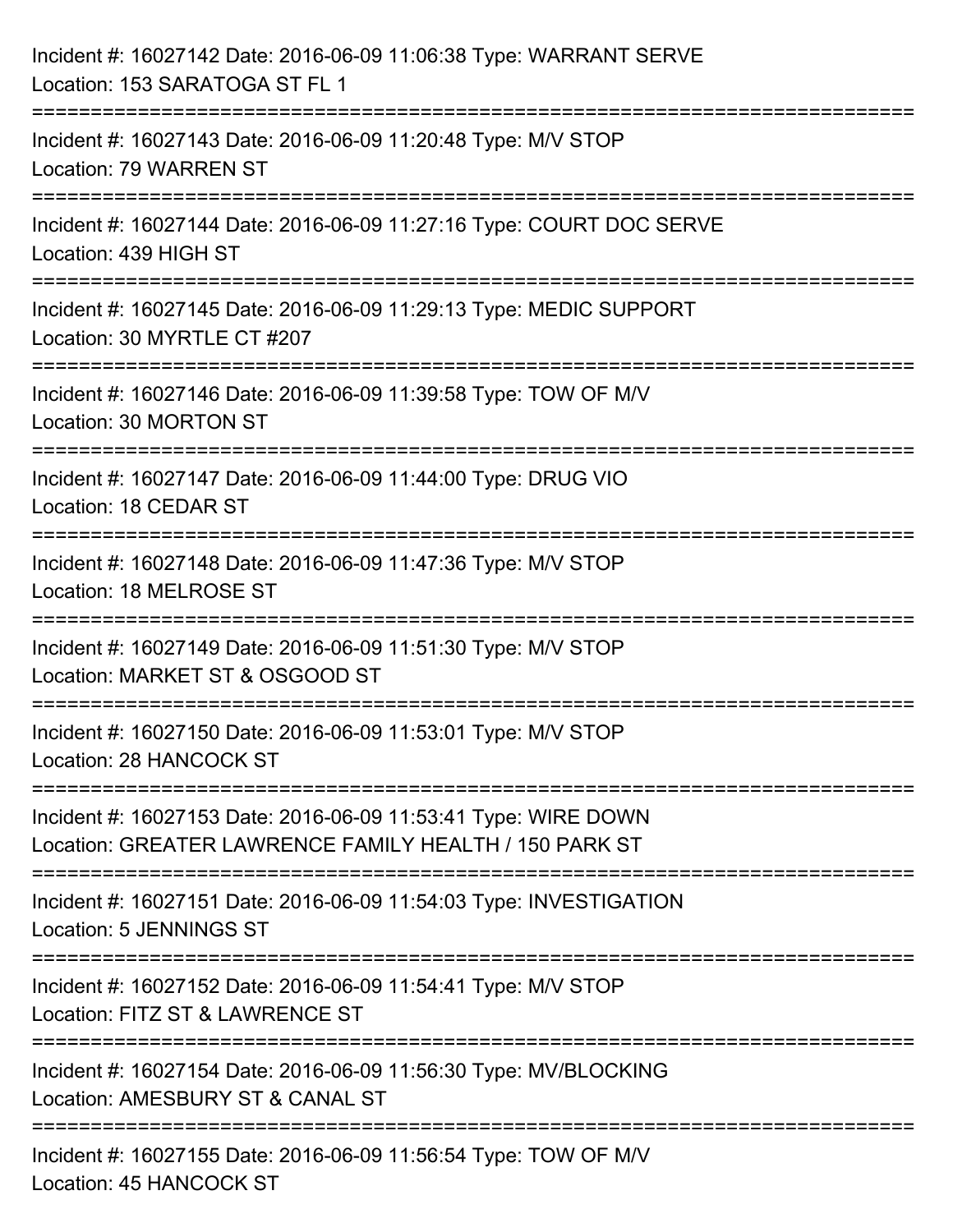| Incident #: 16027156 Date: 2016-06-09 12:05:20 Type: PARK & WALK<br>Location: MARKET ST & S UNION ST                                                 |
|------------------------------------------------------------------------------------------------------------------------------------------------------|
| Incident #: 16027157 Date: 2016-06-09 12:08:08 Type: M/V STOP<br>Location: FITZ ST & LAWRENCE ST                                                     |
| Incident #: 16027158 Date: 2016-06-09 12:11:30 Type: M/V STOP<br>Location: 10 MELROSE ST                                                             |
| Incident #: 16027160 Date: 2016-06-09 12:13:45 Type: LOST PROPERTY<br>Location: 56 SPRINGFIELD ST                                                    |
| Incident #: 16027159 Date: 2016-06-09 12:14:15 Type: DRUG VIO<br>Location: HAVERHILL ST & JACKSON ST                                                 |
| Incident #: 16027161 Date: 2016-06-09 12:21:08 Type: ANIMAL COMPL<br>Location: 329 HIGH ST                                                           |
| Incident #: 16027162 Date: 2016-06-09 12:56:51 Type: HIT & RUN M/V<br>Location: 505 S BROADWAY                                                       |
| Incident #: 16027163 Date: 2016-06-09 13:07:34 Type: ASSIST FIRE<br>Location: 53 SWAN ST                                                             |
| Incident #: 16027164 Date: 2016-06-09 13:10:32 Type: LARCENY/PAST<br>Location: 2 APPLETON ST                                                         |
| Incident #: 16027165 Date: 2016-06-09 13:14:43 Type: M/V STOP<br>Location: 143 BAILEY ST                                                             |
| Incident #: 16027166 Date: 2016-06-09 13:18:49 Type: INVEST CONT<br>Location: 15 UNION ST                                                            |
| Incident #: 16027167 Date: 2016-06-09 13:29:20 Type: M/V STOP<br>Location: 448 ANDOVER ST                                                            |
| ----------------------------<br>Incident #: 16027170 Date: 2016-06-09 13:30:25 Type: THREATS<br>Location: 12 ROWE ST<br>---------------------------- |
| Incident #: 16027168 Date: 2016-06-09 13:31:45 Type: MEDIC SUPPORT<br>Location: 1 BEACON AV #224                                                     |

===========================================================================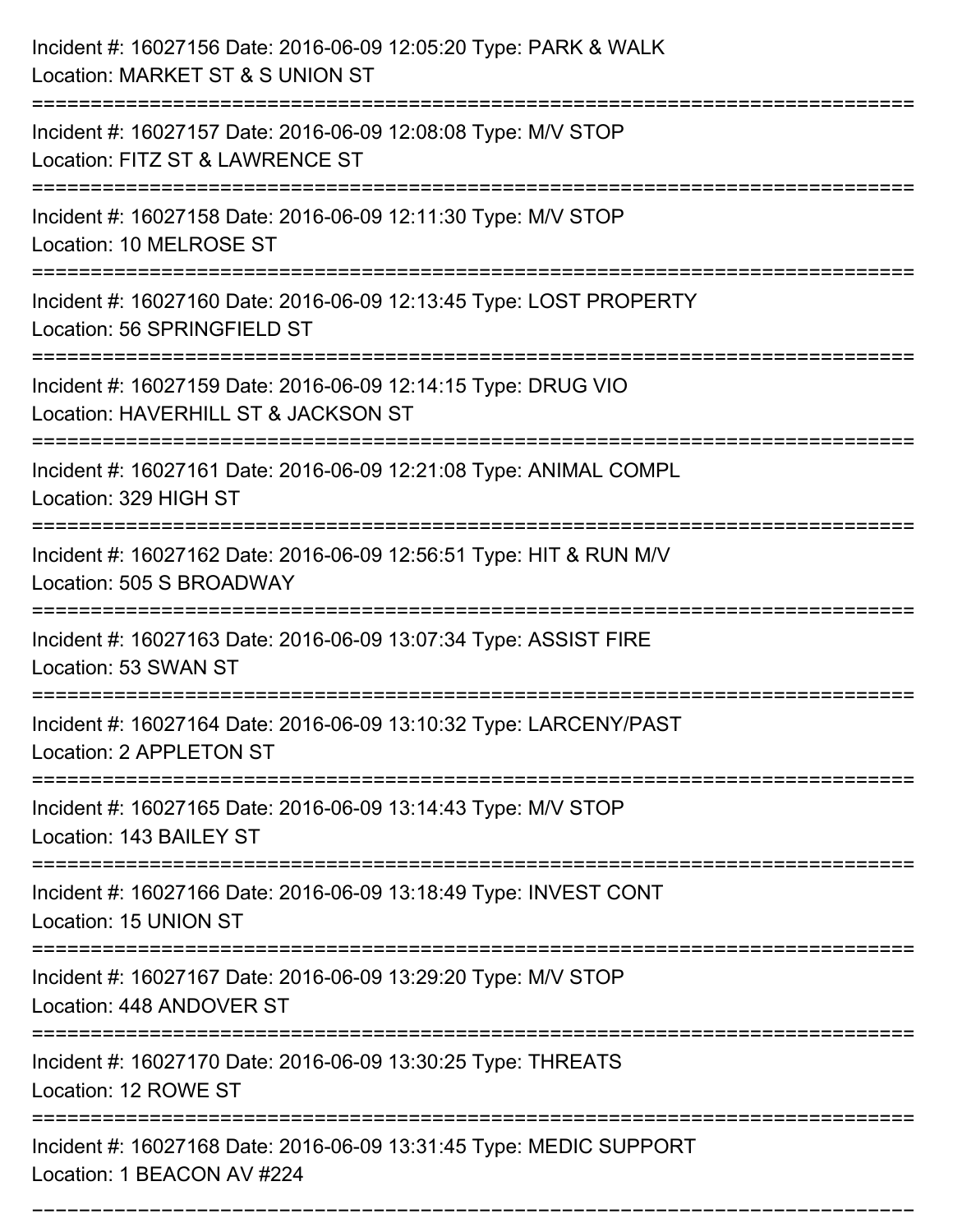| Incident #: 16027169 Date: 2016-06-09 13:33:36 Type: ASSIST FIRE<br>Location: BERKELEY ST & SWAN ST                                |
|------------------------------------------------------------------------------------------------------------------------------------|
| Incident #: 16027171 Date: 2016-06-09 13:38:40 Type: M/V STOP<br>Location: HOWARD ST & STORROW ST                                  |
| Incident #: 16027172 Date: 2016-06-09 13:39:40 Type: M/V STOP<br>Location: BROADWAY & CONCORD ST<br>:============================= |
| Incident #: 16027173 Date: 2016-06-09 13:39:59 Type: ALARM/BURG<br>Location: 46 STATE ST                                           |
| Incident #: 16027174 Date: 2016-06-09 13:42:06 Type: SEX OFF. PAST<br><b>Location: TENNEY ST</b>                                   |
| Incident #: 16027175 Date: 2016-06-09 14:07:21 Type: ALARM/BURG<br>Location: 80 SUNRAY ST                                          |
| Incident #: 16027176 Date: 2016-06-09 14:08:36 Type: ALARM/BURG<br>Location: 10 STEARNS AV                                         |
| Incident #: 16027177 Date: 2016-06-09 14:09:43 Type: M/V STOP<br>Location: ESSEX ST & JACKSON ST                                   |
| Incident #: 16027178 Date: 2016-06-09 14:12:36 Type: M/V STOP<br>Location: HAVERHILL ST & MORTON ST                                |
| Incident #: 16027179 Date: 2016-06-09 14:20:11 Type: M/V STOP<br>Location: COMMON ST & HAMPSHIRE ST                                |
| Incident #: 16027180 Date: 2016-06-09 14:24:11 Type: HIT & RUN PED<br>Location: HAVERHILL ST & UNION ST                            |
| Incident #: 16027181 Date: 2016-06-09 14:27:21 Type: DOMESTIC/PROG<br>Location: 233 JACKSON ST                                     |
| Incident #: 16027182 Date: 2016-06-09 14:41:10 Type: M/V STOP<br>Location: 138 NEWBURY ST                                          |
| Incident #: 16027183 Date: 2016-06-09 14:48:06 Type: NOTIFICATION<br>Location: 82 OAK ST FL 1                                      |
|                                                                                                                                    |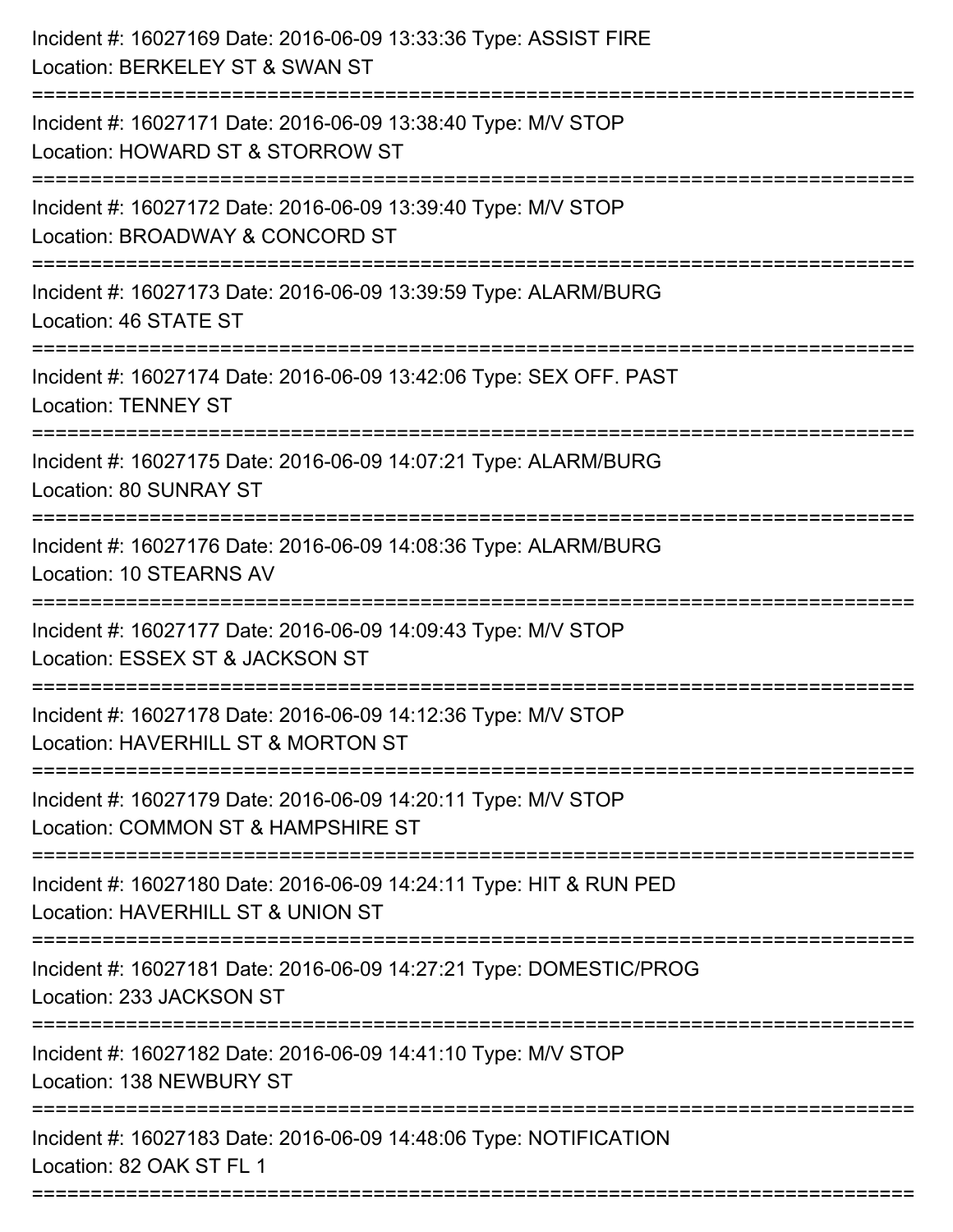Incident #: 16027198 Date: 2016 06 09 16:08:50 Type: COURT DOC SERVE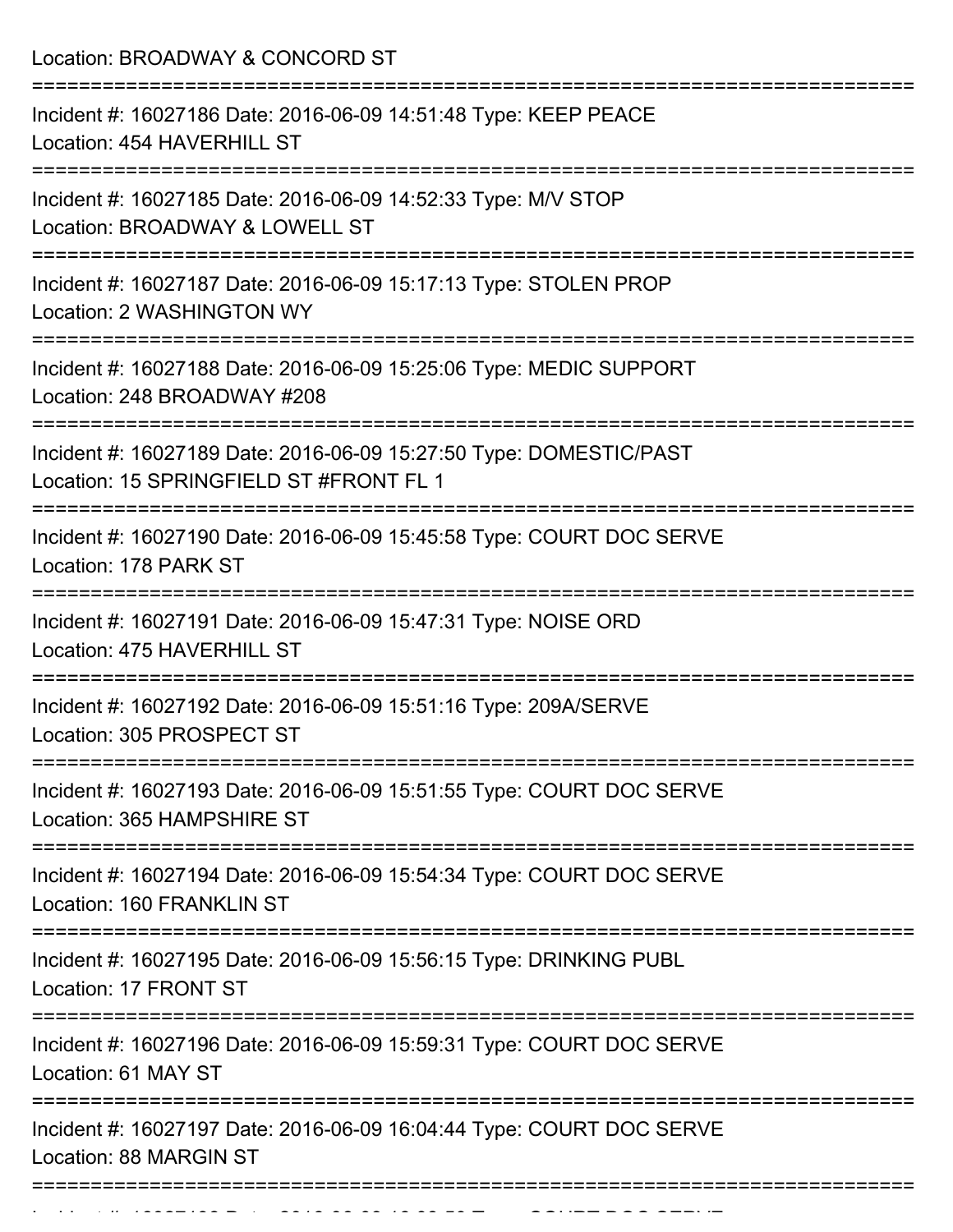Location: 52 CRESCENT ST

| Incident #: 16027199 Date: 2016-06-09 16:15:07 Type: 209A/SERVE<br>Location: 555 HAVERHILL ST                    |
|------------------------------------------------------------------------------------------------------------------|
| Incident #: 16027200 Date: 2016-06-09 16:15:35 Type: DOMESTIC/PAST<br>Location: WALGREENS / 135 BROADWAY         |
| Incident #: 16027201 Date: 2016-06-09 16:22:56 Type: ALARM/BURG<br>Location: 360 MERRIMACK ST #BLDG 9            |
| Incident #: 16027203 Date: 2016-06-09 16:26:17 Type: LOST PROPERTY<br>Location: 77 MAY ST #2                     |
| Incident #: 16027202 Date: 2016-06-09 16:28:26 Type: 209A/SERVE<br>Location: 968 ESSEX ST                        |
| Incident #: 16027204 Date: 2016-06-09 16:32:31 Type: 209A/SERVE<br>Location: 105 HANCOCK ST                      |
| Incident #: 16027205 Date: 2016-06-09 16:49:46 Type: B&E/MV/PAST<br>Location: 71 ELM ST                          |
| Incident #: 16027206 Date: 2016-06-09 16:53:17 Type: MV/BLOCKING<br>Location: 0 BROADWAY                         |
| Incident #: 16027207 Date: 2016-06-09 16:54:02 Type: SUS PERS/MV<br>Location: 293 WATER ST                       |
| Incident #: 16027208 Date: 2016-06-09 17:02:36 Type: UNWANTEDGUEST<br>Location: 48 HOLLY ST                      |
| Incident #: 16027209 Date: 2016-06-09 17:09:28 Type: MAL DAMAGE<br>Location: 405 HAVERHILL ST                    |
| Incident #: 16027210 Date: 2016-06-09 17:18:52 Type: ALARM/BURG<br>Location: DYKEMAN WELDING / 85 BLANCHARD ST   |
| Incident #: 16027211 Date: 2016-06-09 17:22:13 Type: SUICIDE ATTEMPT<br>Location: BUCKLEY GARAGE / 295 COMMON ST |
|                                                                                                                  |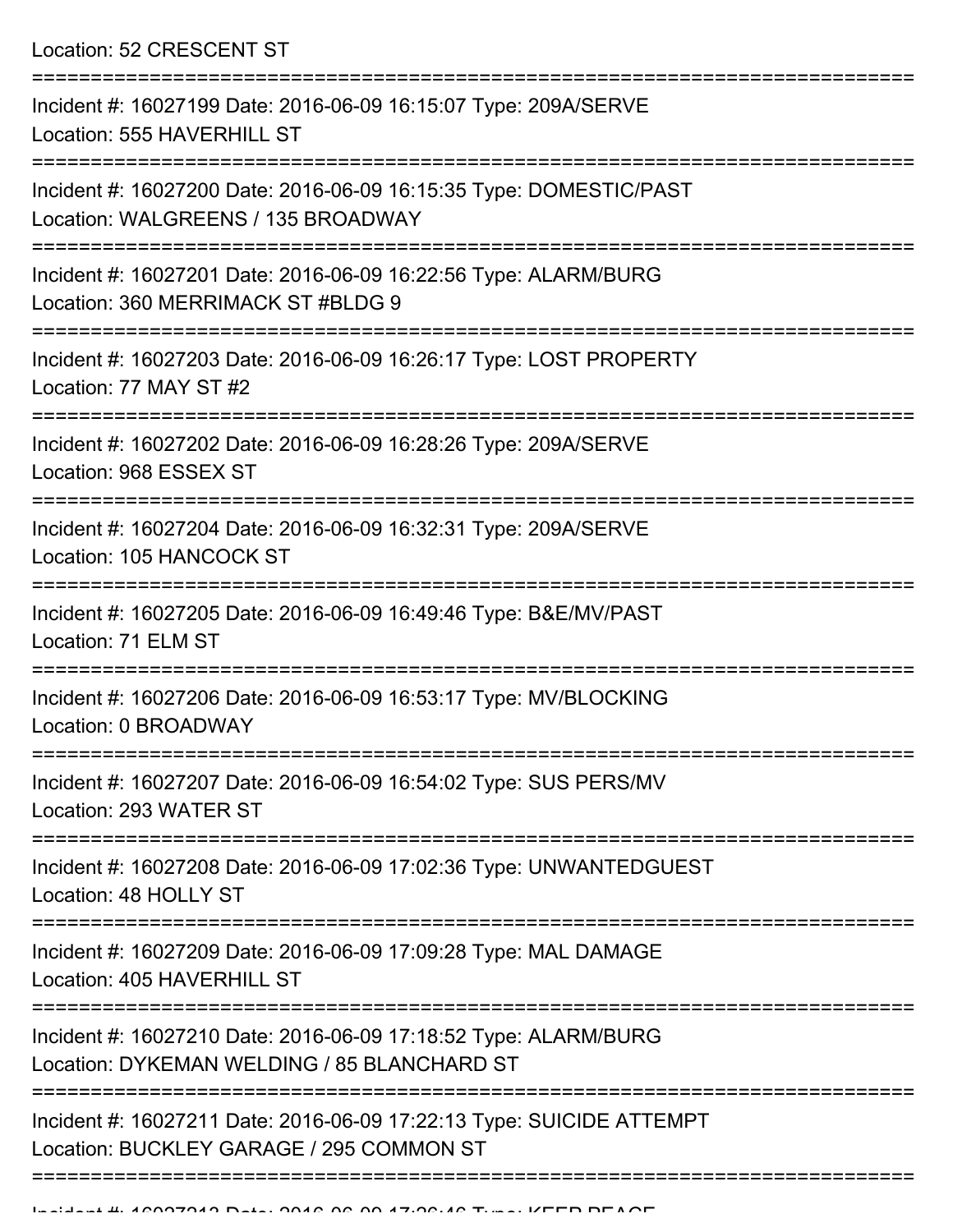|  | Location: 59 STEVENS AV |  |
|--|-------------------------|--|
|--|-------------------------|--|

| Incident #: 16027212 Date: 2016-06-09 17:27:32 Type: M/V STOP<br>Location: MARKET ST & PARKER ST                |
|-----------------------------------------------------------------------------------------------------------------|
| Incident #: 16027214 Date: 2016-06-09 17:29:25 Type: M/V STOP<br>Location: 425 MARKET ST                        |
| Incident #: 16027215 Date: 2016-06-09 17:30:03 Type: M/V STOP<br><b>Location: PEMBERTON PARK</b>                |
| Incident #: 16027216 Date: 2016-06-09 17:36:38 Type: M/V STOP<br>Location: MERRIMACK ST & PARKER ST             |
| Incident #: 16027217 Date: 2016-06-09 17:49:37 Type: M/V STOP<br>Location: 500 MERRIMACK ST                     |
| Incident #: 16027218 Date: 2016-06-09 18:00:27 Type: A&B PROG<br>Location: 294 JACKSON ST #2                    |
| Incident #: 16027219 Date: 2016-06-09 18:07:12 Type: A&B PAST<br>Location: 21 BEACONSFIELD ST                   |
| Incident #: 16027220 Date: 2016-06-09 18:10:01 Type: M/V STOP<br>Location: 39 MERRIMACK ST                      |
| Incident #: 16027221 Date: 2016-06-09 18:12:50 Type: SUS PERS/MV<br>Location: BIG N' BEEFY / 415 BROADWAY       |
| Incident #: 16027222 Date: 2016-06-09 18:16:07 Type: NOISE ORD<br>Location: 75 PARK ST FL 2                     |
| Incident #: 16027223 Date: 2016-06-09 18:17:54 Type: MISSING PERS<br>Location: WEATHERBEE SCHOOL / 75 NEWTON ST |
| Incident #: 16027224 Date: 2016-06-09 18:20:21 Type: DISABLED MV<br>Location: WINTHROP AV                       |
| Incident #: 16027225 Date: 2016-06-09 18:22:38 Type: LIC PLATE STO<br><b>Location: 355 MERRIMACK ST</b>         |
| $I_{\text{no}}$ $\sim$ 120077996 Dete: 2016 06:00:10:20:02 Tupe: $M\Lambda$ / CTOD                              |

Incident #: 16027226 Date: 2016-06-09 18:30:03 Type: M/V STOP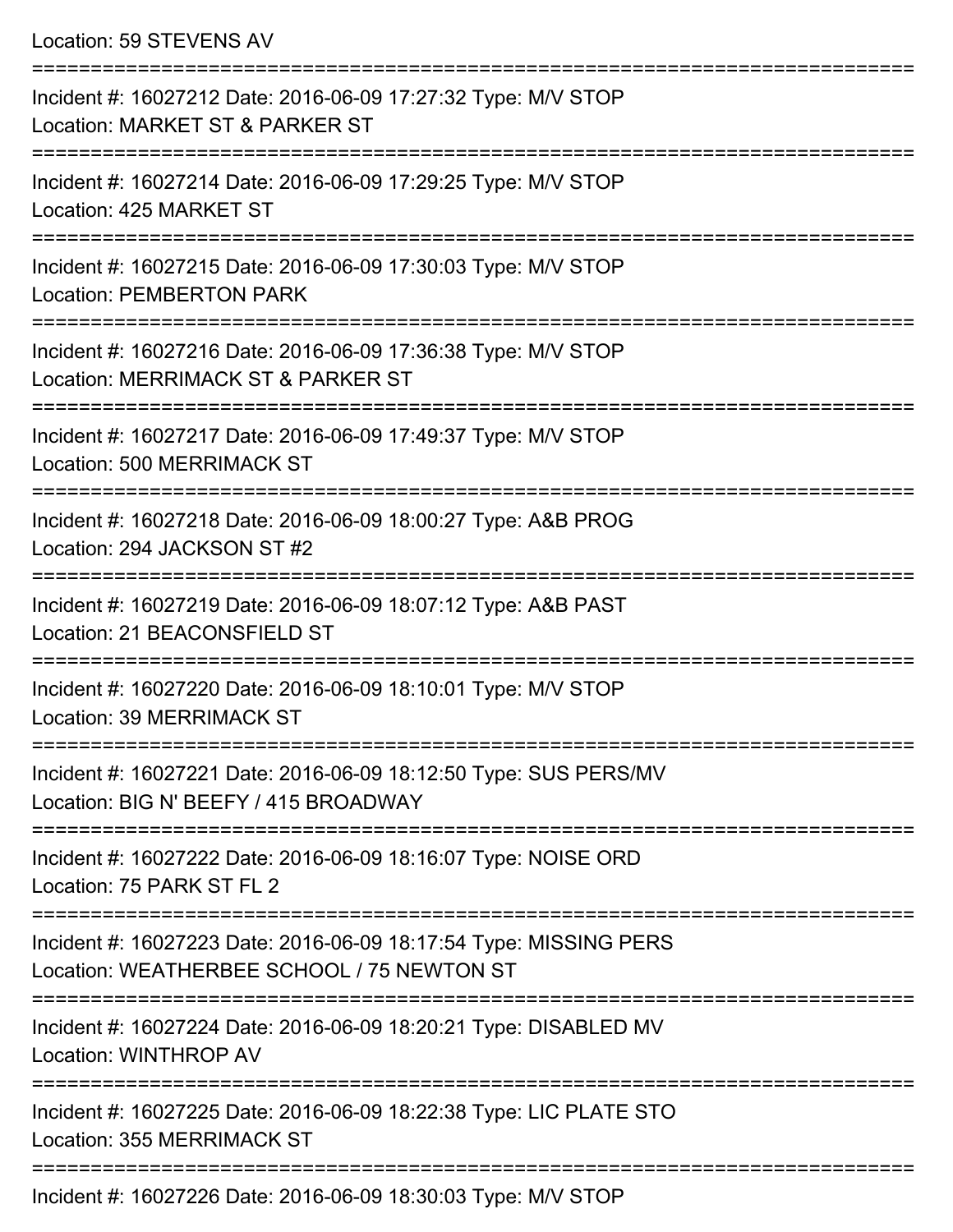| Incident #: 16027227 Date: 2016-06-09 18:31:51 Type: THREATS<br>Location: 24 BROOK ST FL 3                     |
|----------------------------------------------------------------------------------------------------------------|
| Incident #: 16027228 Date: 2016-06-09 18:34:07 Type: INVEST CONT<br>Location: 111 EASTON ST                    |
| Incident #: 16027229 Date: 2016-06-09 18:38:32 Type: M/V STOP<br>Location: HAVERHILL ST & LAWRENCE ST          |
| Incident #: 16027230 Date: 2016-06-09 18:45:41 Type: 209A/SERVE<br>Location: 247 SALEM ST                      |
| Incident #: 16027232 Date: 2016-06-09 18:57:53 Type: GENERAL SERV<br>Location: 222 ESSEX ST                    |
| Incident #: 16027231 Date: 2016-06-09 19:00:29 Type: M/V STOP<br>Location: CANAL ST & MARSTON ST               |
| Incident #: 16027233 Date: 2016-06-09 19:05:19 Type: M/V STOP<br>Location: 503 HAVERHILL ST                    |
| Incident #: 16027234 Date: 2016-06-09 19:12:30 Type: 209A/SERVE<br>Location: 15 PACKARD ST                     |
| Incident #: 16027235 Date: 2016-06-09 19:13:20 Type: 209A/SERVE<br>Location: 90 LOWELL ST                      |
| Incident #: 16027236 Date: 2016-06-09 19:14:15 Type: 209A/SERVE<br>Location: 90 LOWELL ST                      |
| Incident #: 16027237 Date: 2016-06-09 19:21:51 Type: KEEP PEACE<br>Location: 268 BAILEY ST FL 3                |
| Incident #: 16027238 Date: 2016-06-09 19:29:58 Type: ALARM/BURG<br>Location: UNIVERSAL AUTO / 576 HAVERHILL ST |
| Incident #: 16027239 Date: 2016-06-09 19:30:47 Type: COURT DOC SERVE<br>Location: 365 HAMPSHIRE ST             |
| Incident #: 16027240 Date: 2016-06-09 19:31:01 Type: M/V STOP                                                  |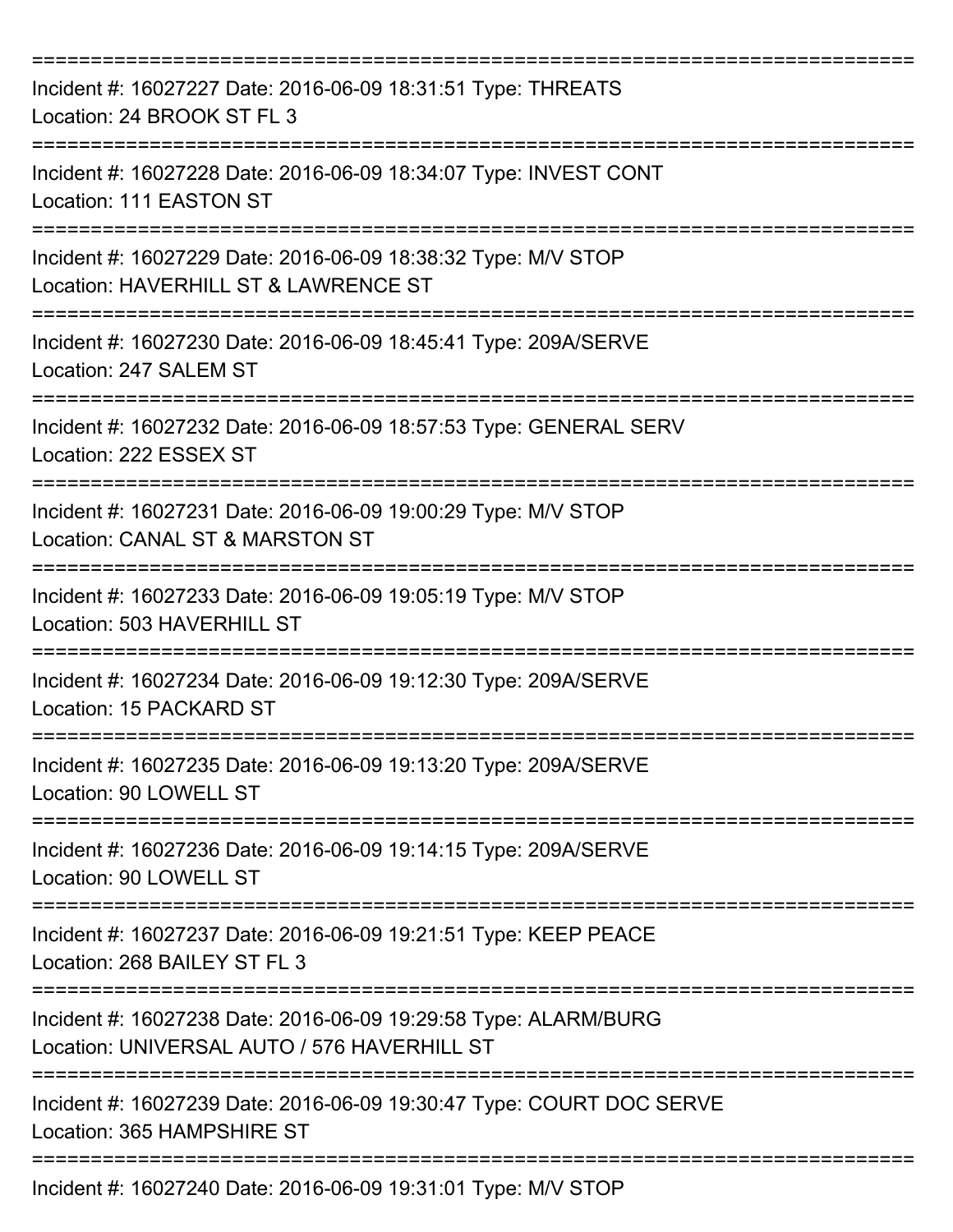| Incident #: 16027241 Date: 2016-06-09 19:34:07 Type: NOISE ORD<br>Location: 8 WENDELL ST               |
|--------------------------------------------------------------------------------------------------------|
| Incident #: 16027242 Date: 2016-06-09 19:36:35 Type: THREATS<br>Location: 8 BENNINGTON ST FL 2         |
| Incident #: 16027243 Date: 2016-06-09 19:43:25 Type: NOISE ORD<br>Location: 36 RAILROAD ST             |
| Incident #: 16027244 Date: 2016-06-09 19:50:08 Type: INVEST CONT<br>Location: 85 NEWBURY ST            |
| Incident #: 16027245 Date: 2016-06-09 19:53:10 Type: HIT & RUN M/V<br>Location: 174 JACKSON ST #4      |
| Incident #: 16027246 Date: 2016-06-09 19:54:57 Type: M/V STOP<br>Location: 495 SOUTH                   |
| Incident #: 16027247 Date: 2016-06-09 20:00:24 Type: KEEP PEACE<br>Location: 131 SPRINGFIELD ST FL 3   |
| Incident #: 16027248 Date: 2016-06-09 20:25:53 Type: M/V STOP<br>Location: 173 ESSEX ST                |
| Incident #: 16027249 Date: 2016-06-09 20:26:48 Type: M/V STOP<br>Location: S UNION ST & SPRINGFIELD ST |
| Incident #: 16027250 Date: 2016-06-09 20:28:14 Type: SPECIAL CHECK<br>Location: 50 ISLAND ST           |
| Incident #: 16027253 Date: 2016-06-09 20:29:19 Type: MAL DAMAGE<br>Location: 660 HAVERHILL ST #3       |
| Incident #: 16027251 Date: 2016-06-09 20:29:52 Type: M/V STOP<br>Location: MARKET ST & OSGOOD ST       |
| Incident #: 16027252 Date: 2016-06-09 20:32:11 Type: M/V STOP<br>Location: ABBOTT ST & S UNION ST      |
| Incident #: 16027254 Date: 2016-06-09 20:41:29 Type: LARCENY/MV/PAST                                   |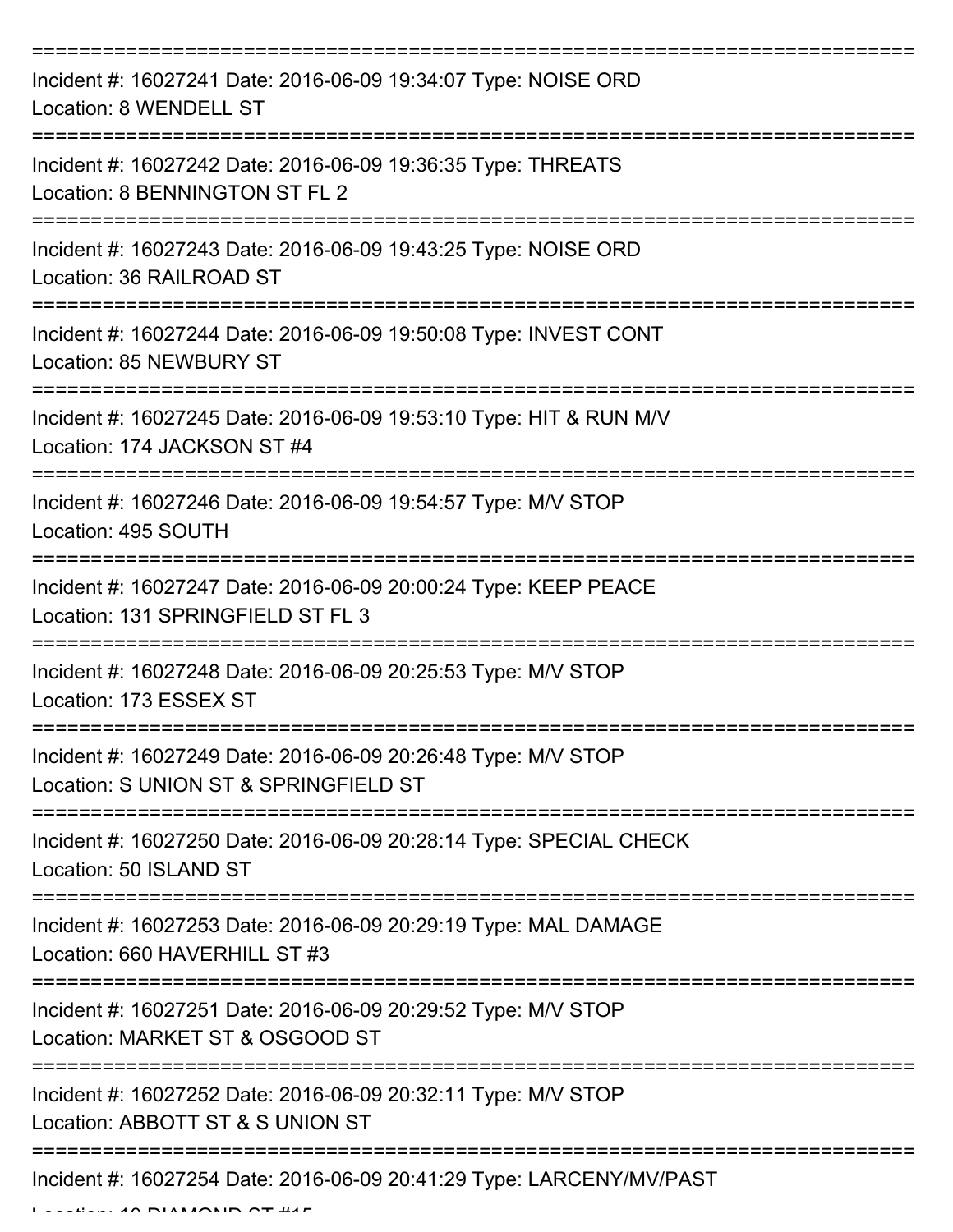| Incident #: 16027255 Date: 2016-06-09 20:46:00 Type: M/V STOP<br>Location: AMES ST & YALE ST                |
|-------------------------------------------------------------------------------------------------------------|
| Incident #: 16027256 Date: 2016-06-09 20:48:15 Type: M/V STOP<br>Location: 19 PLEASANT TER                  |
| Incident #: 16027257 Date: 2016-06-09 20:51:58 Type: DRUG OVERDOSE<br>Location: 1 BEACON AV #110            |
| Incident #: 16027258 Date: 2016-06-09 21:40:36 Type: M/V STOP<br>Location: HAVERHILL ST & JACKSON ST        |
| Incident #: 16027259 Date: 2016-06-09 21:40:47 Type: NOISE ORD<br>Location: 2 INMAN ST #4 FL 1              |
| Incident #: 16027260 Date: 2016-06-09 21:44:45 Type: MEDIC SUPPORT<br>Location: 66 MT VERNON ST             |
| Incident #: 16027261 Date: 2016-06-09 21:47:03 Type: ALARM/BURG<br>Location: EBLANS / 490 ESSEX ST          |
| Incident #: 16027262 Date: 2016-06-09 21:49:23 Type: SUS PERS/MV<br>Location: BELLEVUE CEMETARY / null      |
| Incident #: 16027264 Date: 2016-06-09 22:01:17 Type: MISSING PERS<br>Location: 175 ABBOTT ST FL 1           |
| Incident #: 16027263 Date: 2016-06-09 22:02:11 Type: NOISE ORD<br>Location: 2 INMAN ST #4                   |
| Incident #: 16027265 Date: 2016-06-09 22:31:26 Type: ALARM/BURG<br>Location: ST PATS SCHOOL / 101 PARKER ST |
| Incident #: 16027266 Date: 2016-06-09 22:34:01 Type: NOISE ORD<br>Location: 24 PARK ST #FRONT FL 2          |
| Incident #: 16027268 Date: 2016-06-09 22:43:32 Type: NOISE ORD<br>Location: HAVERHILL ST & OXFORD ST        |
| Incident #: 16027267 Date: 2016-06-09 22:44:10 Type: TOW/REPOSSED                                           |